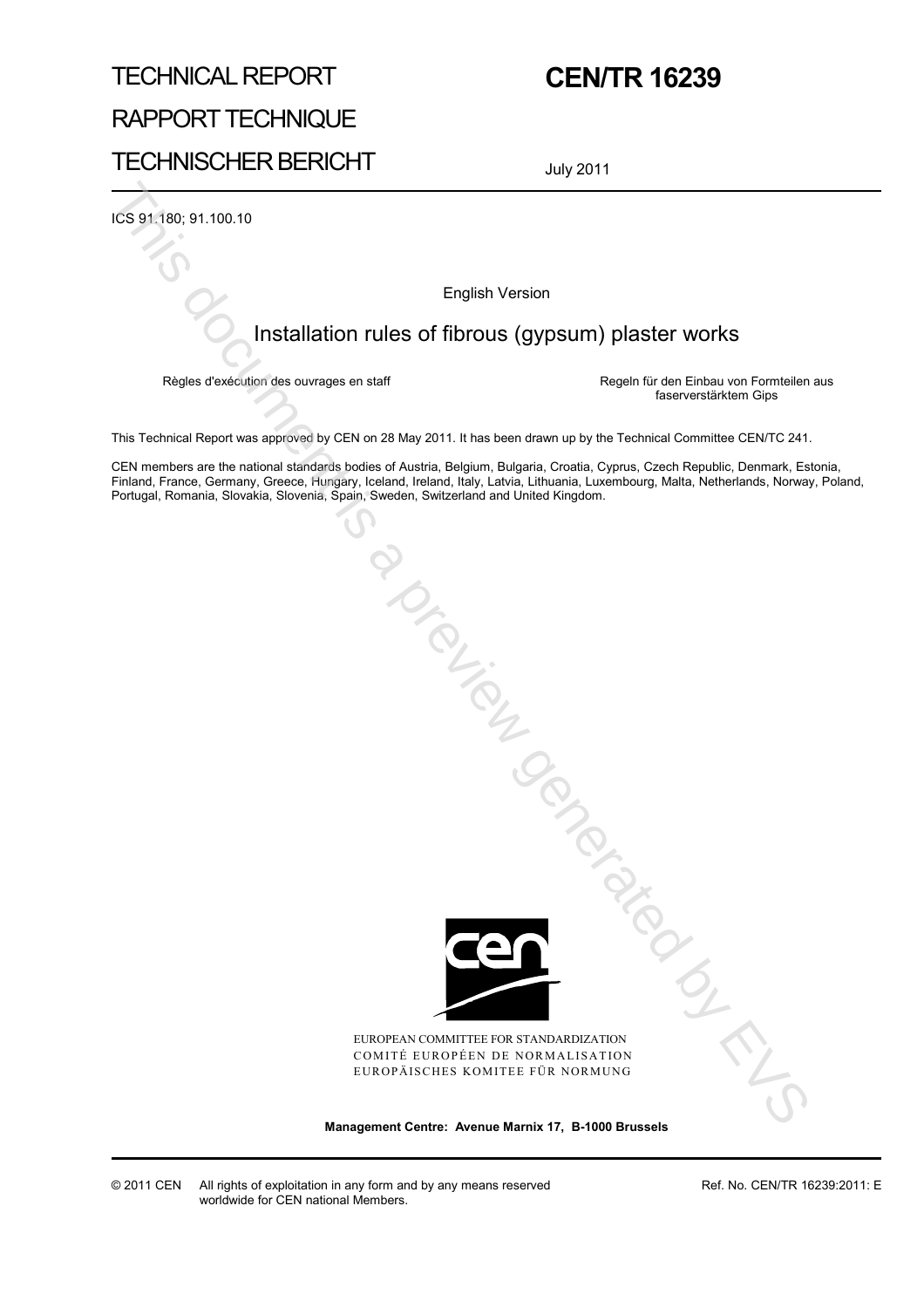# **Contents** Page

|                | <b>Contents</b>                                                                             | Page |
|----------------|---------------------------------------------------------------------------------------------|------|
|                |                                                                                             |      |
|                |                                                                                             |      |
|                |                                                                                             |      |
| 1              |                                                                                             |      |
| $\mathbf{2}$   |                                                                                             |      |
| 3              |                                                                                             |      |
| 4              |                                                                                             |      |
| 5              |                                                                                             |      |
| 5.1            | Conditions required prior to commencing the installation of fibrous plaster works7          |      |
| 5.2<br>5.2.1   |                                                                                             |      |
| 5.2.2          |                                                                                             |      |
| 5.3            | Installation of traditional fibrous gypsum plaster works using sealed system  12            |      |
| 5.3.1          | Products and materials constituting this traditional fibrous plaster work itself 12         |      |
| 5.3.2          | Equipment to be used for fibrous plaster works with spaced fixing suitable for installation |      |
| 5.3.3          | Construction of traditional gypsum fibrous plaster works using sealed system 20             |      |
| 5.4            |                                                                                             |      |
| 5.4.1          |                                                                                             |      |
| 5.4.2          | Equipment to be used for GRG works with spaced fixing suitable for installation by          |      |
| 5.4.3          |                                                                                             |      |
| 5.5            |                                                                                             |      |
| 5.5.1          |                                                                                             |      |
| 5.5.2          | Equipment to be used for GRG works with spaced fixing suitable for installation by          |      |
|                |                                                                                             |      |
| 5.5.3          |                                                                                             |      |
| 6              |                                                                                             |      |
| 6.1            |                                                                                             |      |
| 6.2            |                                                                                             |      |
| 6.2.1<br>6.2.2 |                                                                                             |      |
| 6.3            |                                                                                             |      |
|                | Annex A (informative) Classes of corrosion protection of metal framework components  48     |      |
|                | 49                                                                                          |      |
|                | SILLED                                                                                      |      |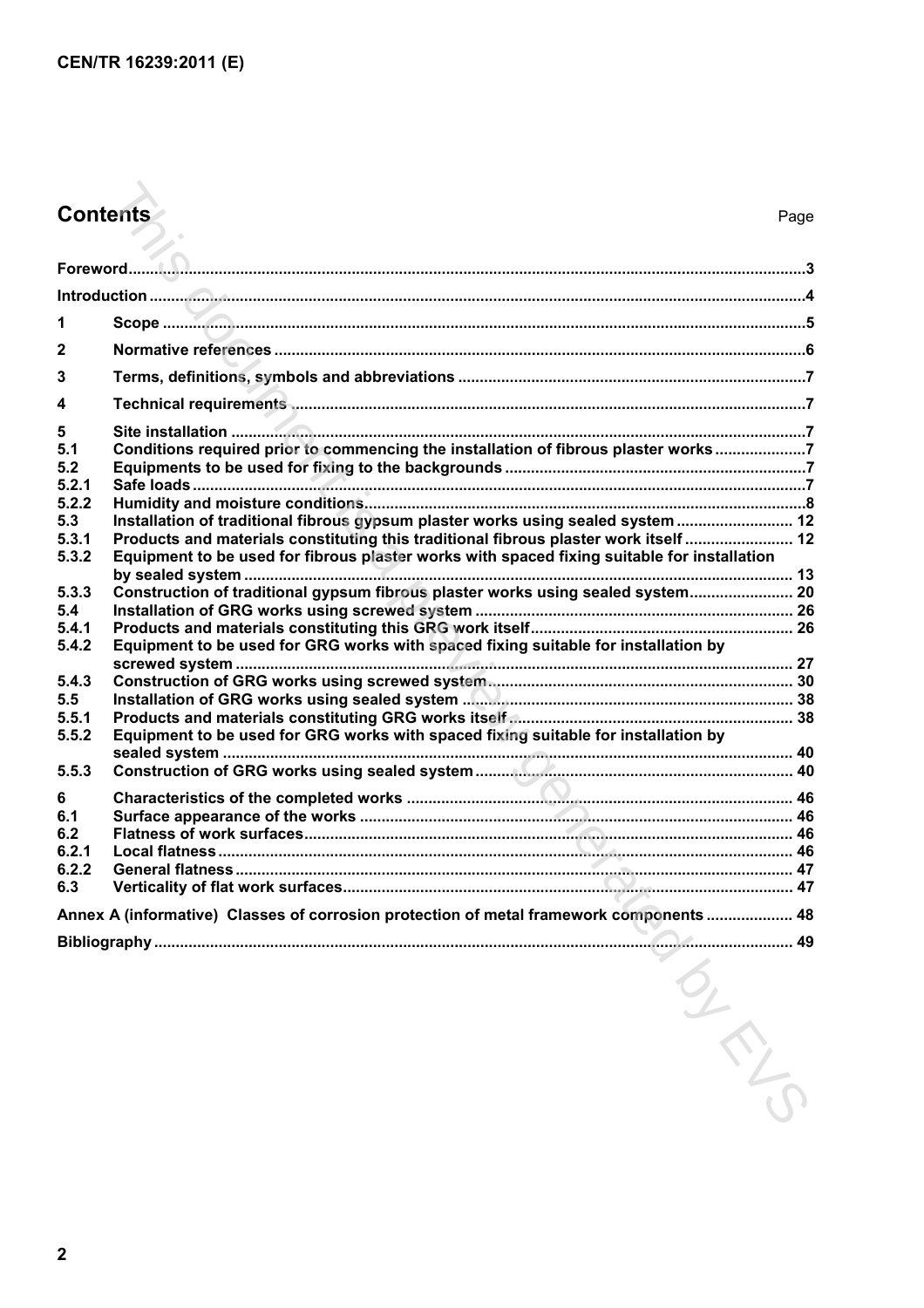## **Foreword**

This document (CEN/TR 16239:2011) has been prepared by Technical Committee CEN/TC 241 "Gypsum and gypsum based products", the secretariat of which is held by AFNOR.

This Technical Report is one of a series of European Standards including:

- construction products standards, concerning gypsum and gypsum based products;
- works design standards, providing general principles for the design of works to realize with these products;
- $-$  technical reports, providing rules and recommendations for installation of works on site realized with these same products.

NOTE 1 The fibrous plaster products are the subject of the European Standard EN 13815 "Fibrous (gypsum) plaster casts - Definitions, requirements and test methods".

NOTE 2 The principles of design of fibrous plaster works are the subject of the European Standard EN 15319 "General principles of design of fibrous (gypsum) plaster works".

It has been assumed in the draft of this Technical Report that the application of its provisions is entrusted to appropriately qualified and experienced professionals, for whose guidance it has been prepared.

Material Material Contractions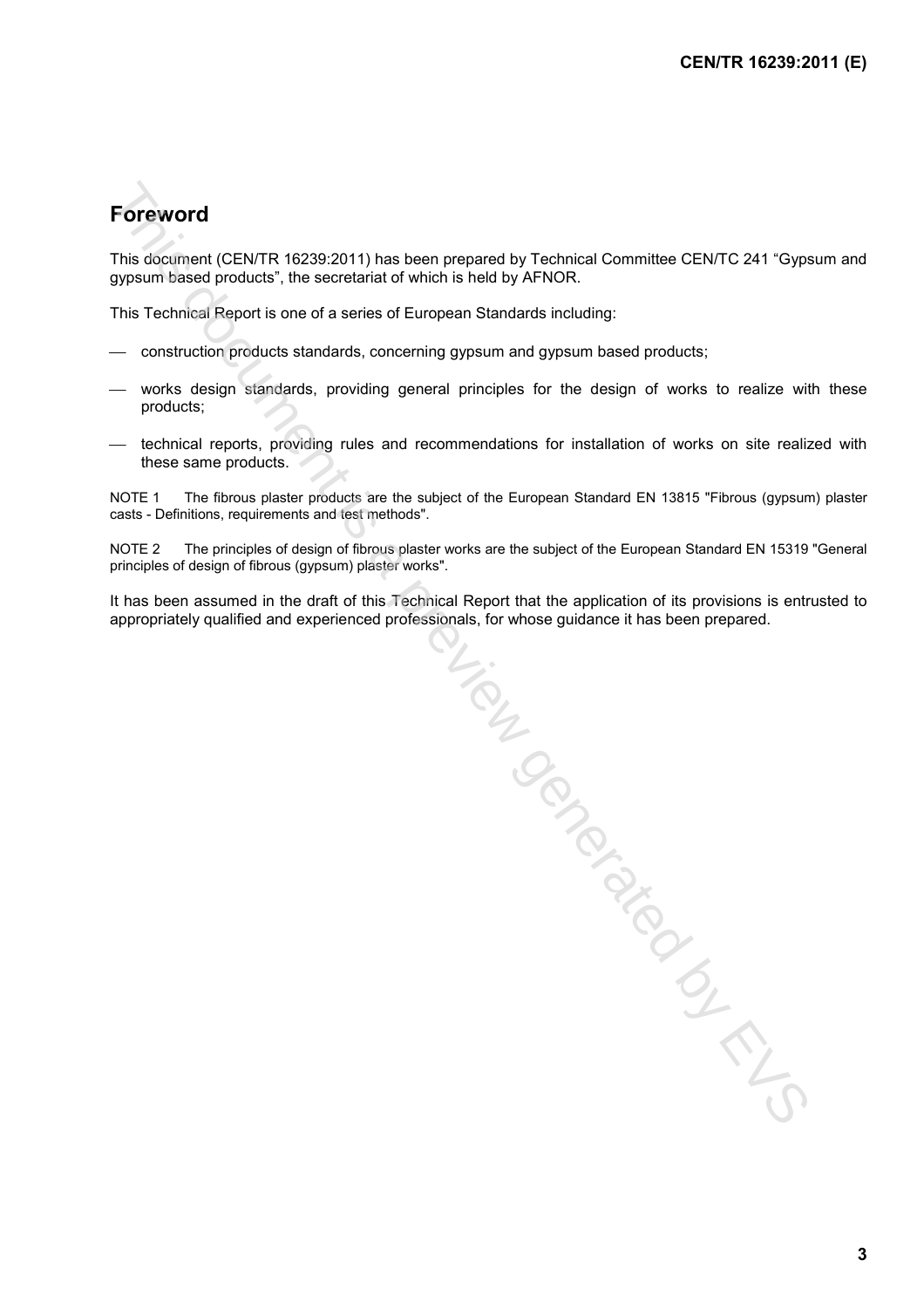## **Introduction**

This Technical Report applies to works carried out using fibrous (gypsum) plaster products-traditional and GRG - made by the moulding of thin reinforced gypsum.

The fibrous plaster work is installed by positioning and fastening of these products to the appropriate part of the building construction. Then they are sealed or screwed and jointed to form continuous surfaces without apparent joints. No second by Contraction Contraction Contraction Contraction Contraction Contraction Contraction Contraction Contraction Contraction Contraction Contraction Contraction Contraction Contraction Contraction Contraction Contr

NOTE The figures used to illustrate this document are intended to make the text easier to understand. Therefore, they shall be taken as indicative and non-restrictive examples of the works described in the text.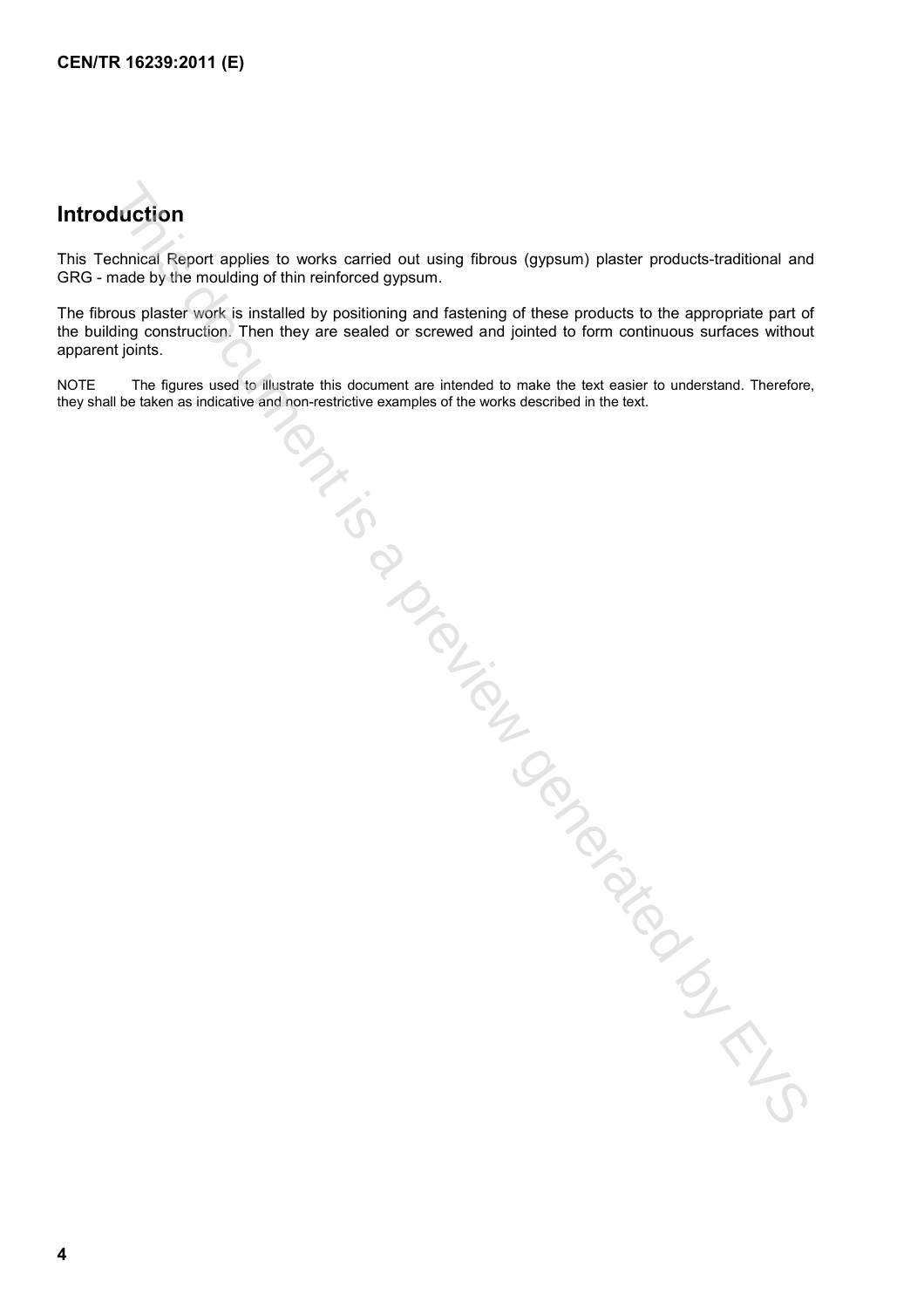#### **1 Scope**

This Technical Report provides details on the rules and recommendations for the installation of works carried out using fibrous (gypsum) plaster casts as defined in European Standard EN 13815, with instructions and details about construction.

Fibrous (gypsum) plaster casts from the three categories of production below (see 4.1 of EN 13815:2006) should be involved in this Technical Report:

- a) "cpp" allowing regulatory marking CE,
- b) "cppv" allowing regulatory marking CE,
- c) "ipp" either when CE marking is required or without CE marking (see Annex D, note 2 of EN 13815:2006).

There are three products:

- traditional fibrous (gypsum) plaster casts, and two specific products:
- GRG casts,
- PMGRG casts.

NOTE 1 Construction of traditional gypsum plaster works using screwed system, showing similar provisions with GRG works screwed construction, is not dealt in this Technical Report.

NOTE 2 PMGRG works are not dealt in this Technical Report.

There are three ranges of casts, defined by their principal functions shapes and configurations (see 4.2 of EN 13815:2006):

- casts for interior architecture,
- casts for technical functions and
- units.

The equipment, accessories and devices are defined in this document.

This Technical Report applies to both new construction and to the refurbishment, restructuring or conversion of existing buildings.

Fibrous plastering work should be capable of having the usual finishes applied directly to them (e.g. paint, wallpaper), subject to the normal preparatory work applicable for the finish.

This Technical Report should not apply to:

- works consisting of various boards, elements or casts when they are not fibrous (gypsum) plaster casts or fibrous plaster works which, by their nature, do not form an integral part of the structure by the use of permanent fixing (see the scope of EN 15319:2007). This Trachmial Report provides details on the rules and recommendations for the installation of works<br>codument points a preview generates as defined in European Standard EN 13815, with instruction<br>docume (spessimply plaste
- fibrous plaster works consisting of casts and embellishments, when they are to be applied directly to either new or existing wall or ceiling surfaces, for purely decorative applications (see Figures 3 and 4 of EN 15319:2007); works of these types should be carried out in accordance with standard practice.

This Technical Report does not contain the regulatory requirements with which fibrous plaster works (e.g. ceiling) must comply in certain buildings.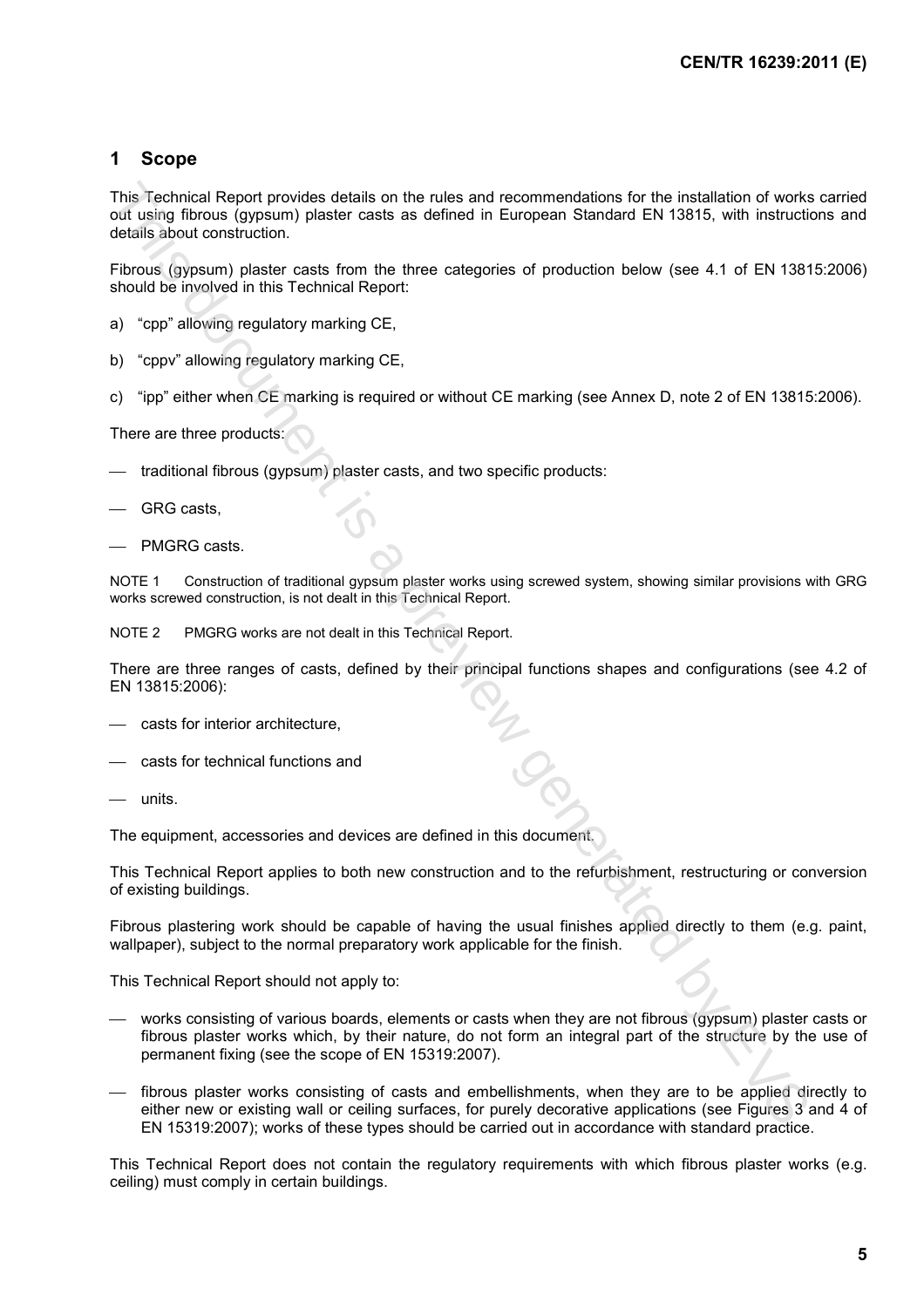NOTE 3 In the field of safety, most regulations relate to certain types of building for example:

- public buildings (PB),
- high rise buildings (HRB),
- buildings for educational purposes,
- buildings for sanitary purposes.

This Technical Report does not deal with the ability of fibrous plastering works to comply with particular technical requirements (e.g. fire behaviour, protection against noise, energy economy, etc) needed for the works to comply with the requirements of the particular building contract.

#### **2 Normative references**

The following referenced documents are indispensable for the application of this document. For dated references, only the edition cited applies. For undated references, the latest edition of the referenced document (including any amendments) applies. - high rise buildings (HRB),<br>- buildings for educational purposes,<br>- buildings for educational purposes,<br>- buildings for educational purposes,<br>- buildings for educational purposes,<br>- buildings for elucitional represents.<br>I

EN 335 (all parts), *Durability of wood and wood-based products — Definition of use classes*.

EN 350 (all parts), *Durability of wood and wood-based products — Natural durability of solid wood*.

EN 351 (all parts), *Durability of wood and wood-based products — Preservative-treated solid wood*.

EN 460, *Durability of wood and wood-based products — Natural durability of solid wood — Guide to the durability requirements for wood to the used in hazard classes*.

EN 573-3, *Aluminium and aluminium alloys — Chemical composition and form of wrought products — Part 3 : Chemical composition and form of products*.

EN 599-2, *Durability of wood and wood-based products — Performance of preventive wood preservatives as determined by biological tests — Part 2 : Classification and labelling*.

EN 1396, *Aluminium and aluminium alloys — Coil coated sheet and strip for general applications — Specifications*.

EN 1611-1, *Sawn timber — Appearance grading of softwoods — Part 1: European spruces, firs, pines and Douglas firs*.

EN 1912, *Structural timber — Strength classes — Assignment of visual grades and species*.

EN 1993-1-1, *Eurocode 3: Design of steel structures — Part 1-1: General rules and rules for buildings*.

EN 1995-1-1, *Eurocode 5: Design of timber structures — Part 1-1: General — Common rules and rules for buildings*.

EN 10143, *Continuously hot-dip coated steel sheet and strip — Tolerances on dimensions and shape*.

EN 10152, *Electrolytically zinc coated cold rolled steel flat products for cold forming — Technical delivery conditions*.

EN 10169, *Continuously organic coated (coil coated) steel flat products - Technical delivery conditions*.

EN 10244-2, *Steel wire and wire products — Non-ferrous metallic coatings on steel wire — Part 2: Zinc or zinc alloy coatings*.